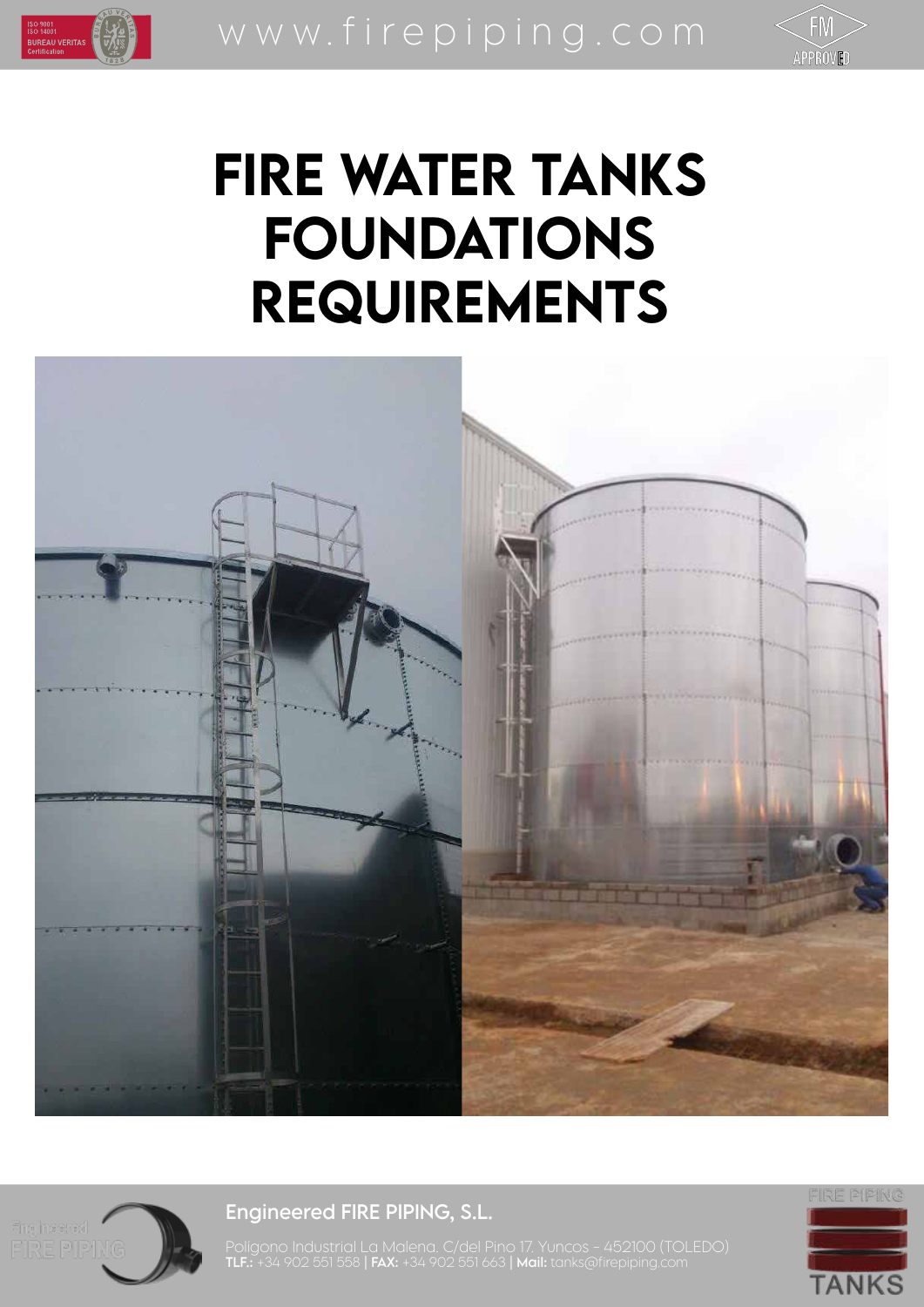



# FIRE WATER TANKS FOUNDATIONS

# Introduction:

The purpose of this document is to advise how and offer the right information about how the tank concrete base should be built, avoiding problems during tank assembly process.

#### *The calculations, technical direction, built process and the quality control of tank foundation civil works, are Customer responsibility. This manual is only intended to advise the Customer.*

## Assembly Procedure:

Engineered Fire Piping water tanks assembling processes require the use of hydraulic lifters. In such way, all the assembling works could be done on the floor avoiding the risks of works at height, warranting to installers a 100% safety level.

#### DAY 1:

Once on site, first step is to set out the tank shape on the tank foundation then, the first tank's ring assembly can start, including the installation of the upper reinforcement angles, the metal roof structure and the upper connections of the tank. Once the hydraulic lifters are in place and anchored, the second tank ring is also assembled, and the roof components installation is done.

#### DAY 2 AND FOLLOWING:

The remaining tank's rings parts will be assembled.

#### LAST DAY:

Once all the rings are finished, we will proceed to assemble the lower reinforcement angles, which will be anchored to the foundation; then the lower flanges are installed and the hydraulic lifters are removed, the expansive rubber or hydrotite is applied. To easier the second step internal civil work jobs a metal sheet will not be installed. This last metal plate will be fixed when the all the internal civil works are done.

Once the tank is finished, the client will be asked to approve and sign the conformity sheet that the fitters will provide.

## Considerations prior to the execution of the concrete base:

A minimum distance of 50 cm (recommended 1 metre) must be left from any point on the perimeter of the tank to any installation or building, to facilitate assembly due to the use of hydraulic jacks.

The geotechnical study of the terrain will be at the client's expense.

Soil strength shall be higher than 1,5 Kg/cm2.



Engineered FIRE PIPING, S.L.



Polígono Industrial La Malena. C/del Pino 17. Yuncos - 452100 (TOLEDO) **TLF.:** +34 902 551 558 | **FAX:** +34 902 551 663 | **Mail:** tanks@firepiping.com